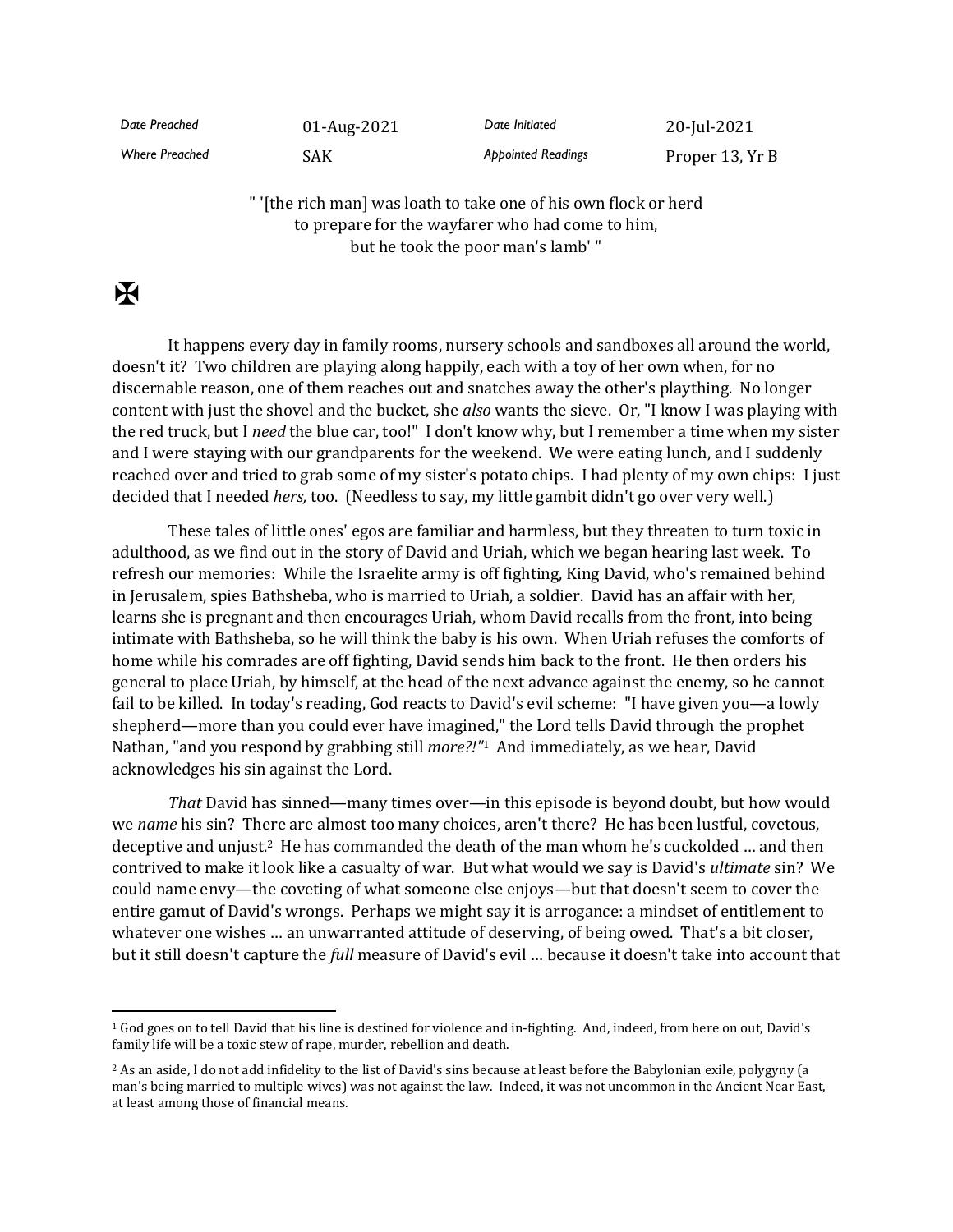he is the anointed of God: that the power he wields is given to him for the benefit of *all* of God's people.

And *this,* I think, is the crux of the matter: David abuses and distorts the power God has ordained in him and bends it, cruelly and violently, to his own selfish ends. Without in any way seeking to diminish or relativize the sins David commits against Uriah and Bathsheba<sup>3,4</sup>—and they are myriad … the über-sin of David, if you will, is exercising the dominion God has granted him to *abuse* God's people, rather than helping them flourish; is using that power to feed his own appetites and glory in his own ego … instead of being thankful for God's gracious generosity and paying it forward. Just as the child who snatches away *all* of the toys is a bully … a ruler who cannot distinguish between ENOUGH and EXCESS becomes, God warns, the enemy of those he's been chosen to serve.

\*\* \*\* \*\*

The duty to self-regulate one's own power … to know the difference between acquiring ENOUGH and lusting after EXCESS … is not the province of kings and rulers, alone. No, it is a *personal* obligation … an ethical obligation … indeed, a *Christian* obligation, incumbent upon all of us. Like the bounty David receives from God, we already enjoy, in Christ's mercy, love and salvation, everything we could ever want or need. And, as with David, what pleases God is when we use … deploy … maybe even sacrifice … our EVERYTHING, gladly and gratefully … so that all of God's people may realize the divine promise that resides within *them,* too.

However distant the rapacious deeds of an ancient king may seem to us today, the God of David insists that we, *too,* weigh and assess what is ENOUGH *versus* what is EXCESS, in our own lives. Being mindful of how—and how *much*—we expend our time, our money and our influence is an essential practice of Christian faith. Weighing the economic and environmental impact of what we consume and discard … the societal impact of the positions we hold and the candidates we support … the emotional, psychological and spiritual impact of how we treat others—both known and unknown to us: All of these are assessments Jesus asks us—nay, *commands* us—to make as we enjoy the fruits of all that God has bestowed on us. Even something as simple as maintaining a civil tone when discussing current events with someone from the proverbial other side of the aisle … and seeking to understand the *values* that underpin their perspective, no matter how much we disagree with their opinions: This is an example of checking our egos and reining in our pursuit of personal EXCESS … so that it doesn't risk destroying the ENOUGH that society requires if it is to function for *everyone*.

\*\* \*\* \*\*

<sup>3</sup> And also Joab, his general, to whom David issues a patently unethical order.

<sup>4</sup> I note, for completeness, that David does marry Bathsheba after Uriah's death. Although the son of their first union is taken by the Lord, the son of their marriage is Solomon, the final king of a united Israel, who builds the First Temple in Jerusalem.